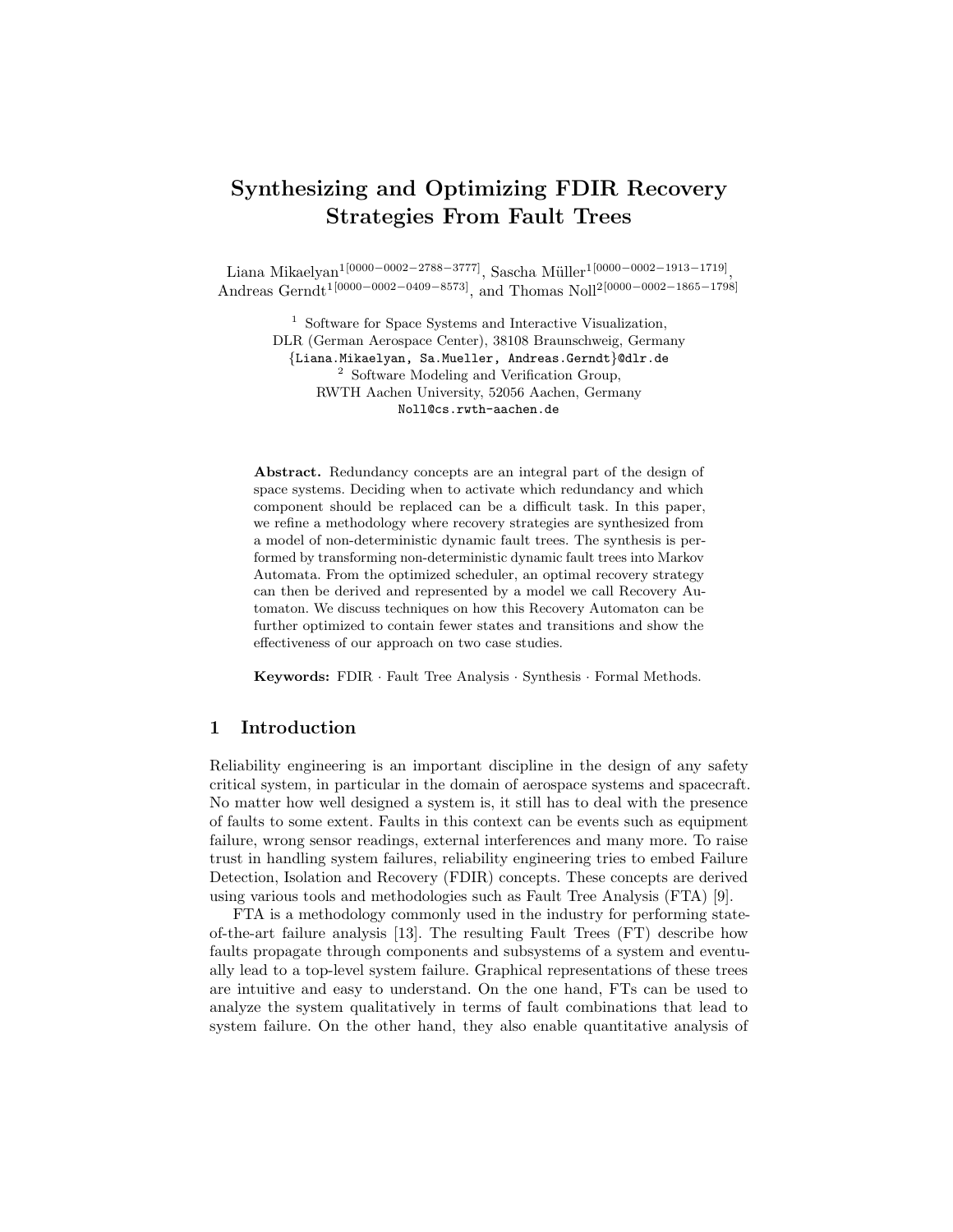important computable measures such as reliability. Dynamic Fault Trees (DFT) are an extension introducing temporal dependencies and new features to analyze redundancy concepts known as spare management. However, there are challenges arising from non-deterministic behavior of DFTs such as spare races. An example for such race behavior can be seen in a system of two operative memories together with a pool of two spare memories. If both operative memories fail at the same time it is unclear which backup memory takes over the role of which operational one.

To overcome this shortcoming, a new methodology was presented in [11]. It introduces a model of Non-deterministic Dynamic Fault Trees (NdDFT) as an extension to DFTs. In contrast to the latter, the new NdDFT does not impose a fixed, rigid order on the spares to be used. As next step, the methodology foresees transforming this NdDFT model into a Markov Automaton (MA) which is suitable for the computation of the aforementioned non-deterministic decisions on spare activations. By optimizing the scheduling of the MA model in terms of reliability of the system, a recovery strategy for the NdDFT can be synthesized. This recovery strategy defines which spare has to be used in which failure state of the system and can therefore guarantee an optimal reliability at all times.

The goal of the present paper is to refine the methodology presented in [11] by further developing an automata model that formalizes the decision process underlying a recovery strategy, a so-called Recovery Automaton (RA). We give its formal definition and show how it can be minimized in order to obtain an efficient implementation of recovery strategies for FDIR.

This paper is structured as follows. Section 2 of this paper summarizes the related work relevant to the topic of FTs, MA and synthesis of recovery strategies. Further background on the theory of FTs including their (non-deterministic) dynamic variants is given in Section 3. Section 4 describes the process of synthesizing recovery strategies from a given NdDFT as well as a model to represent such strategies, which is further optimized in Section 5. Section 6 then evaluates the technique on a use case example. Finally, the paper concludes in Section 7 and provides some outlook to future work.

### 2 Related Work

The goal of FDIR lies in keeping a system in a stable and operational state, even in the presence of faults. While some of the following steps may be omitted in some cases, performing FDIR generally means applying the following procedural approach [15]:

- Monitor the system to detect the occurrence of faults.
- Identify the fault and localize it within the system.
- Isolate the fault and prevent further propagation into other parts of the system.
- Perform recovery actions to reconfigure the system and return it into a stable state.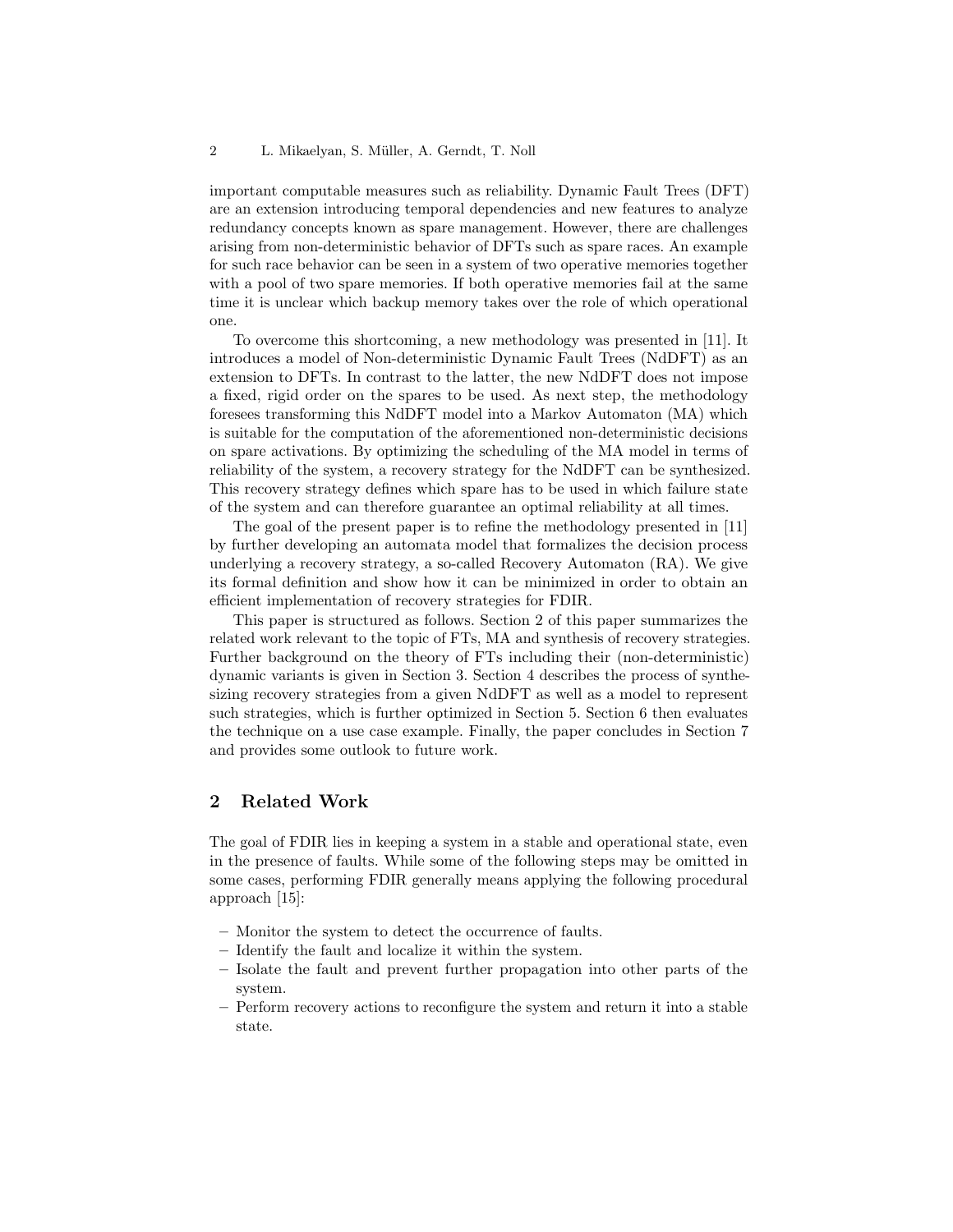In order to derive how faults relate to each other and eventually lead to a system wide failure, failure analysis techniques such as FTA can be employed. One of the very basic types of FTs are Static Fault Trees (SFT). They employ Boolean algebra to combine various different failure events by AND and OR operations, often graphically represented as gates, until they sum up to the overall system failure. The failure events are usually related to faulty components of the system. Applying this methodology, statements such as "The system fails if component A and component B fail" can be modeled and refined to arbitrary levels of precision. The probability of the top-level failure after time  $t$  (reliability) can be computed from a given DFT for example by transforming a DFT into a Continuous-Time Markov Chain (CTMC) [5].

Markov Automata [6] are an extension to CTMCs. They are state-based transition systems with two types of transitions: They can contain continuous-time transitions (also called Markovian transitions) that are labeled with rates, that is, non-negative real values as well as immediate, non-deterministic transitions labeled by actions. In the latter case, transitions have to be chosen by a so-called scheduler. The computation of optimal schedulers for Markov Automata with respect to various quantitative objectives, such as state reachability, is discussed in [7].

Computing strategies for recovery purposes from a given fault model has been researched in other contexts. In [1], a similar approach is taken for repairable fault trees. The authors consider non-deterministic repair policies where the repair order is not fixed. Optimal repair policies are then computed by converting the repairable fault tree to a Markov decision process, a time-discrete version of Markov Automata. However, the authors do not consider DFT models. In [4], Dynamic Decision Networks (DDN) are employed and their inference capabilities are exploited to create autonomous on-board FDIR systems for spacecraft that can select reactive and preventive recovery actions during run-time. In [12], the authors propose creating the DDN from an extension of the DFT model. Timed Failure Propagation Graphs are used in [2] to synthesize FDIR components, namely monitors for the purpose of fault detection and recovery plans for every specified combination of fault and mode. Here, the recovery components are created using a planning based approach on predefined actions.

### 3 Fault Trees

FTs are graphs consisting of two types of nodes respectively representing events and gates. The root node, or top level event (TLE), usually represents the event of a system failure whereas the leaves of the tree model the event of individual components failing. The leaves are also called basic events (BE). They correspond to a Boolean variable where false represents the initial state of no failure. The variable is considered true in case of a failure event. We consider here only the case of permanent failure, i.e. once a BE has failed, it remains in a failed state for all future points in time. The branches of the trees are represented by the gates performing operations on the events. FTs are directed acyclic graphs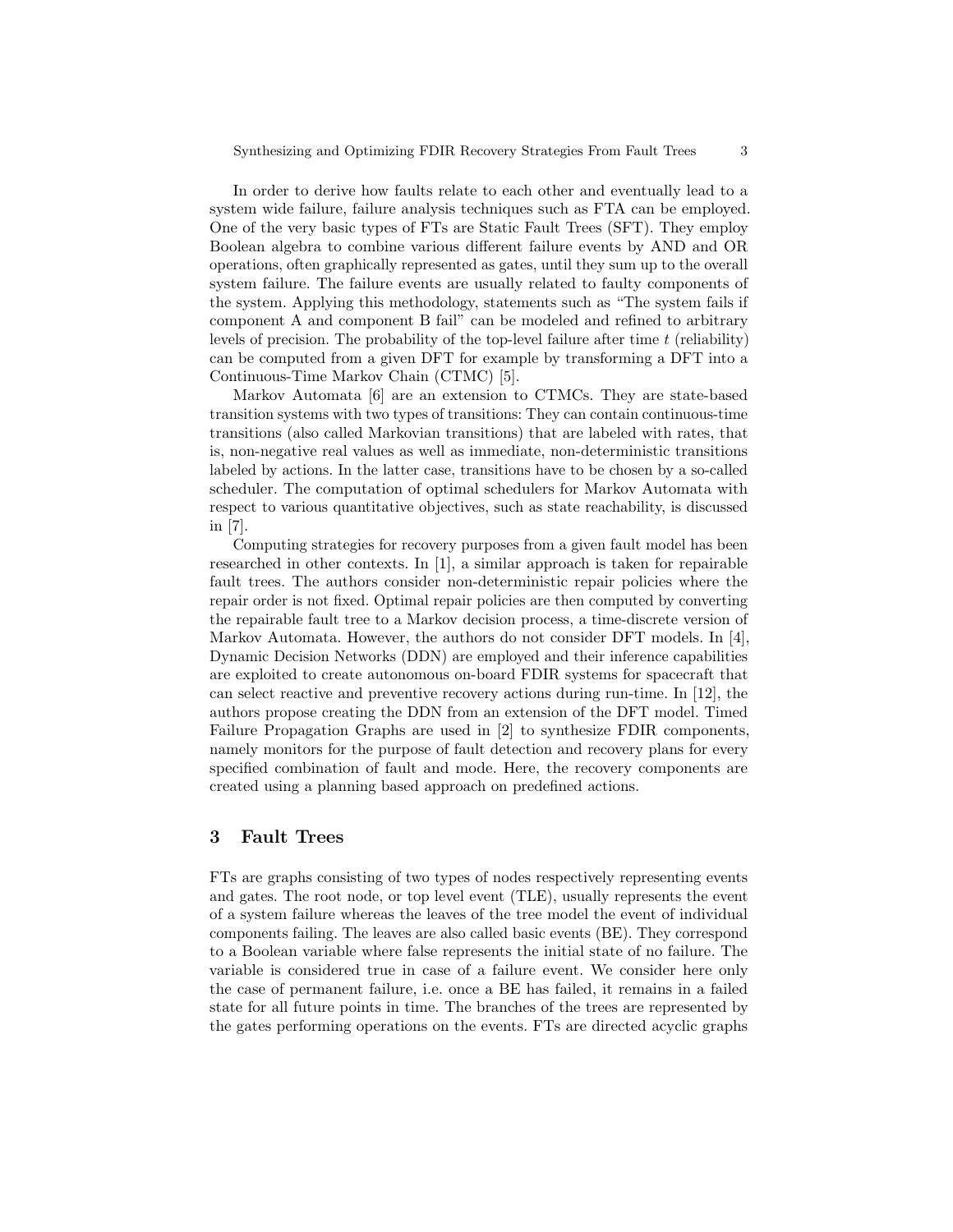

Fig. 1. Gates and events in a Static Fault Tree

starting from the BEs pointing over the gates towards the system failure event. In the following, basic events will be denoted by  $b_1, b_2, \ldots$ , sets of basic events by  $B_1, B_2, \ldots$  and failure rates by  $\lambda_1, \lambda_2, \ldots$ 

#### 3.1 Static Fault Trees

Fig. 1 shows the gates and events used in the SFT notation. SFTs use Boolean operations represented by AND and OR gates. There also exist other gates such as the k-VOTE gate, which propagates if at least  $k$  inputs have failed. Observe that a 1-VOTE gate corresponds to an OR gate and a  $k$ -VOTE gate with  $k$  inputs to an AND gate. Implementation wise, all gates can therefore be considered as  $k$ -VOTE gates for some appropriate  $k$ . Some other extensions also introduce a NOT gate. However, this allows the construction of fault trees where the TLE can change from having failed to working again as new failures occur. These fault trees are known as non-coherent fault trees and have been dismissed as being a sign for modeling errors [14].

#### 3.2 Dynamic Fault Trees

Many extensions have been proposed to the formalism of FTs [13] to increase its expressiveness and enhance its features. A particular extension is the notion of Dynamic Fault Trees (DFT). It introduces temporal understanding and new features to analyze redundancy concepts known as spare management. In DFTs, a node can be either failed, active (operational) or dormant (operational). A node that is an unactivated spare is dormant. All other nodes are activated. Together with this state, failure rates for failing actively and failing dormantly can be defined for every BE.

Fig. 2 depicts the notation to extend SFTs to DFTs introducing new gates POR, PAND, SPARE and FDEP. The PAND (priority AND) gate propagates in case all inputs fail exactly in sequence from left to right. The POR (priority OR) gate propagates in case the leftmost input occurs before all other inputs.



Fig. 2. Standard dynamic gates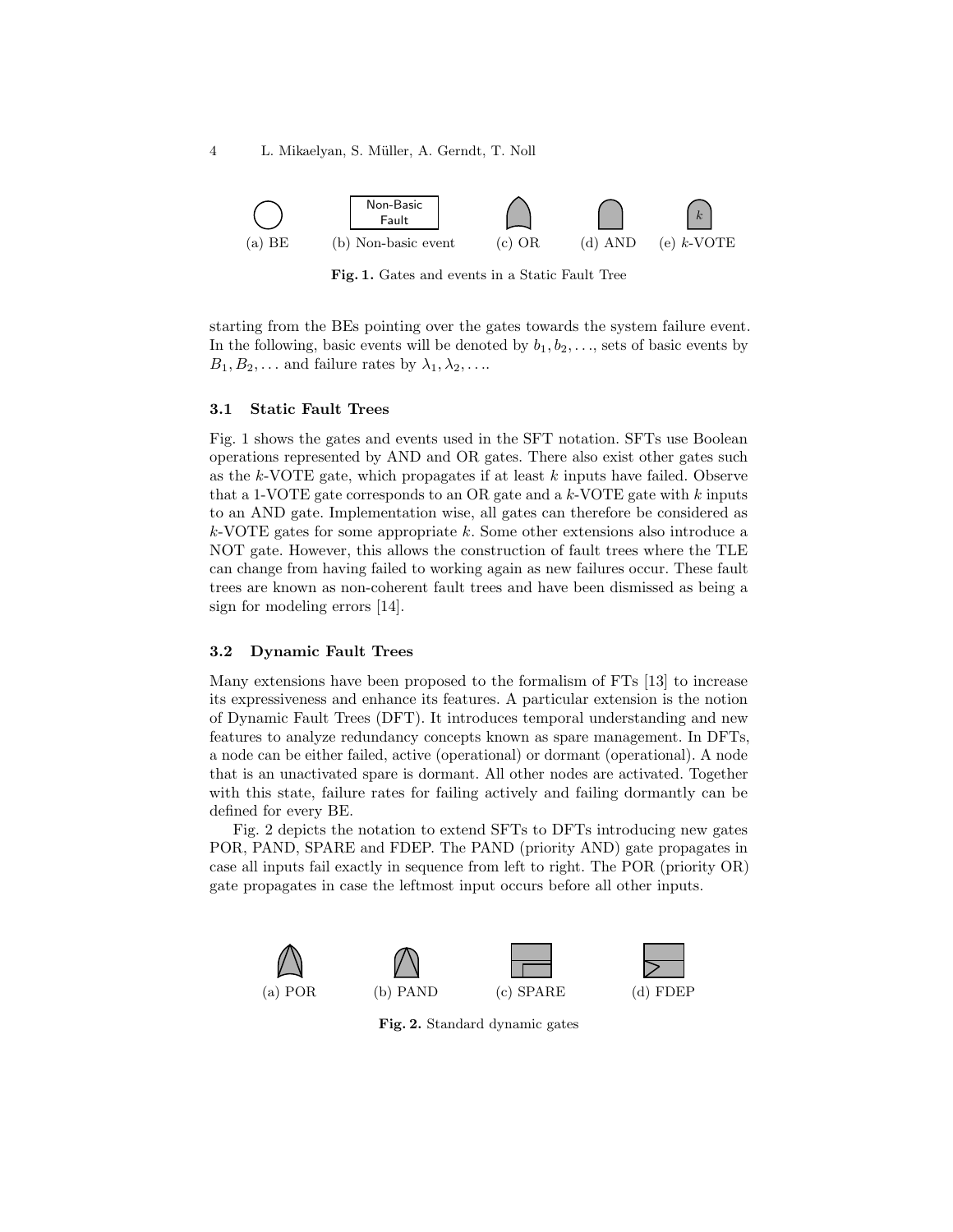The SPARE gate is connected to a primary event and a set of spare events. It propagates a failure if the primary input failed and all spares are either claimed or failed themselves. The spare events can be shared with another SPARE gate, therefore a spare can be claimed by either the one or the other SPARE gate. But there may be no shared elements between the primary input and any spare. The order in which such a spare is chosen is deterministic and defined at design time by the reliability engineer.

The FDEP (functional dependency) has a trigger event on the left hand side and any number of dependent events functionally dependent on the triggering event. When the trigger event occurs, the dependent events are set to fail as well. The output of an FDEP gate only indicates to which tree it belongs and has no further semantical meaning.

In the following, we give an example to illustrate the DFT notation. Fig. 3 shows a system consisting of two memory components which are covered by two spare memories for failures. The two spares are shared among the two SPARE gates. According to DFT semantics, Memory3 will be used before Memory4 in case of a failure of Memory1 or Memory2. In addition, the system has two hot redundant, always active power sources, Power1 and Power2. Both primaries Memory1 and Memory2 are powered by Power1 and the redundancies Memory3 and Memory4 are powered by the second power source Power2. Using FDEPs, the failure of a power source is propagated to the respective memory components. In the figure, FDEP dependent events are marked by an arrow and dashed lines indicate the parent of an FDEP.



Fig. 3. Example DFT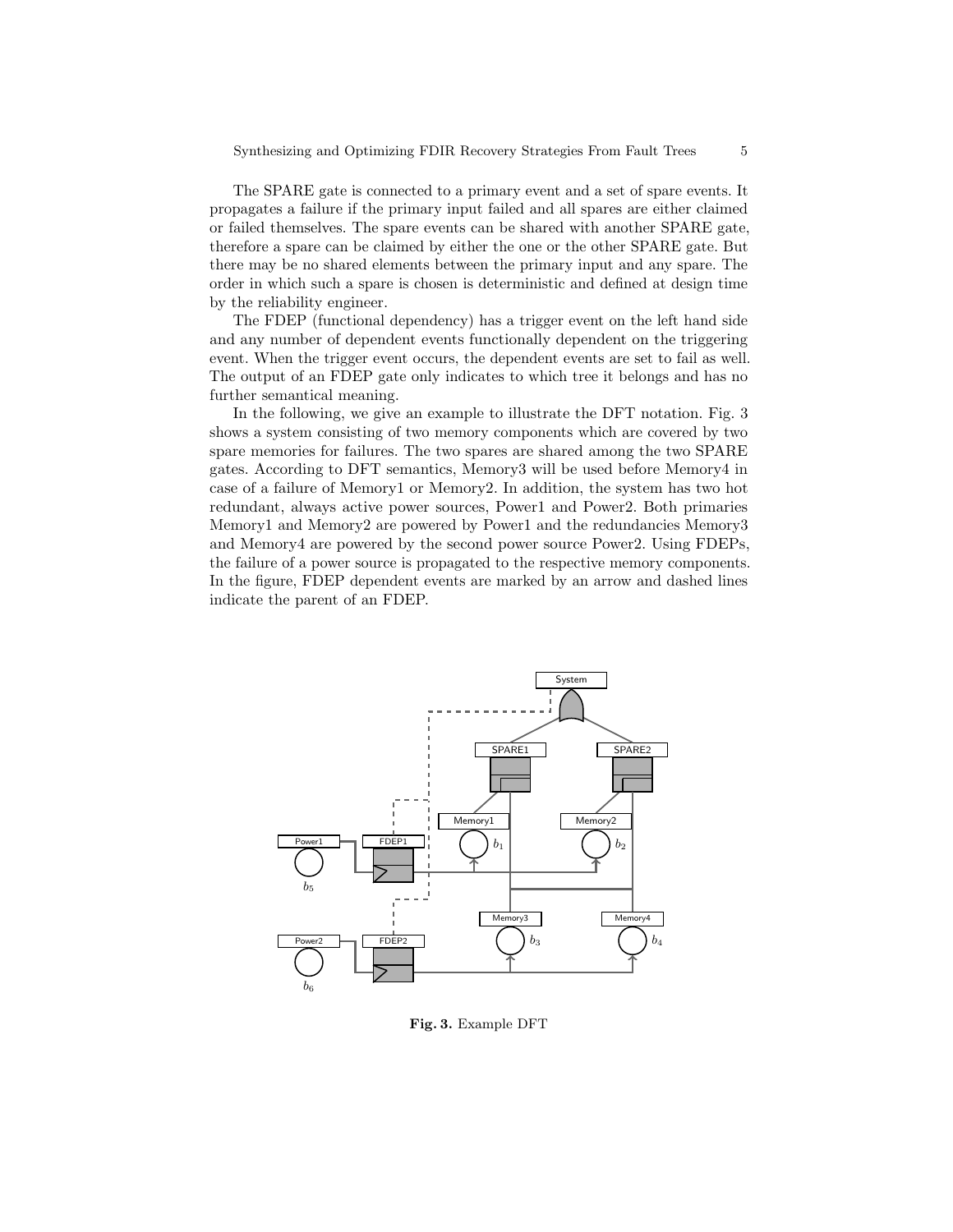#### 3.3 Non-Deterministic Dynamic Fault Trees

As described before, DFTs require spares to be activated in a fixed and rigid order. This order cannot be adapted depending on faults that have previously occurred. Additionally, in cases of spare races it is not semantically clear which SPARE gate claims the actual redundancy. To relax on this semantical restriction of the DFT model, [11] introduces an inherently non-deterministic DFT model (NdDFT, following the naming in [1]). The syntax and notation of the NdDFT is completely adopted from the DFT. Semantically, the NdDFT drops the requirement that spares are always activated from left to right. Morover, the new non-deterministic semantics allows for a SPARE gate to leave the spares available for more important SPARE gates by not claiming. Whenever BEs occur in an NdDFT, the new semantics allow to perform valid recovery actions of the following form:

**Definition 1 (Recovery Action).** A recovery action r in an NdDFT  $\mathcal{T}$  is an action of the form

- [] (empty action) or
- $CLAIM(G, S)$  (spare gate G claims spare S, where S is a spare of G).

We denote the set of all recovery actions possible in an NdDFT  $\mathcal T$  by  $R(\mathcal T)$ and the set of recovery action sequences by  $RS(\mathcal{T}) := (R(\mathcal{T}) \setminus \{[]\})^*$ . Similarly we denote the set of all non-empty subsets of basic events by  $BES(\mathcal{T})$ .

### 4 Synthesizing Recovery Strategies

Here we describe the essential steps; details can be found in [11]. First, the NdDFT model is transformed into a Markov Automaton (MA) that represents all possible (non-deterministic) decisions on spare activations. By optimizing the scheduling of the MA model in terms of reliability of the system, a recovery strategy for the NdDFT can be synthesized. This strategy is represented by a Recovery Automaton (RA) that defines which spare has to be used in which failure state of the system and can therefore guarantee an optimal reliability at all times. The latter can be computed by a quantitative analysis of the Markov Chain that is obtained from the RA, enriched by the failure rates of basic events as determined by the original NdDFT. Fig. 4 visualizes the procedure.



Fig. 4. Transformation road map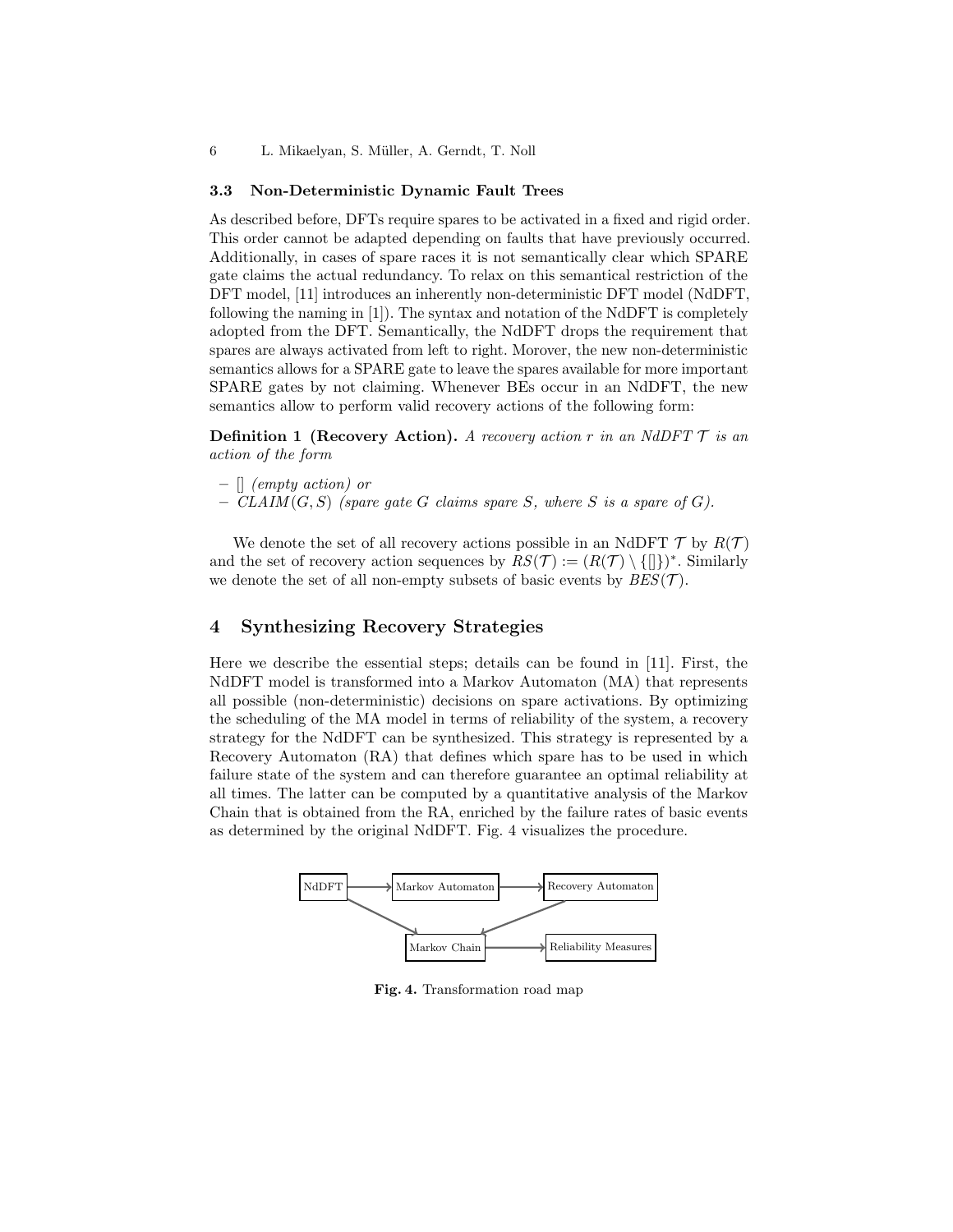#### 4.1 Recovery Strategies and Automata

In the NdDFT, the actual recovery action  $r$  that is applied is defined by a given recovery strategy. In the following, transitions of Recovery Automata are labeled by recovery action sequences. Given the observed basic events, a recovery strategy is then a mapping that returns the recovery action sequence that should be taken accordingly. The NdDFT considers recovery strategies that only have recovery actions as given in Def. 1. They are defined as follows:

**Definition 2 (Recovery Strategy).** A recovery strategy for an NdDFT  $\mathcal{T}$  is a mapping Recovery :  $BES(\mathcal{T})^* \to RS(\mathcal{T})^*$  such that

- $Recovery(\varepsilon) = \varepsilon$  and
- $-$  Recovery $(B_1, \ldots, B_n)$  = Recovery $(B_1, \ldots, B_{n-1}),$  rs<sub>n</sub> with rs<sub>n</sub>  $\in$  RS(T).

As each basic event can occur at most once, the recovery strategy only needs to be defined for pairwise disjoint sets of basic events, i.e.,  $B_i \cap B_j = \emptyset$  for  $i \neq j$ . A finite automaton that represents a recovery strategy will be called Recovery Automaton.

**Definition 3 (Recovery Automaton).** A Recovery Automaton (RA)  $\mathcal{R}_{\mathcal{T}} =$  $(Q, \delta, q_0)$  of an NdDFT  $\mathcal T$  is an automaton where

- $-$  Q is a finite set of states,
- $q_0 \in Q$  is an initial state, and
- $\delta : Q \times BES(\mathcal{T}) \rightarrow Q \times RS(\mathcal{T})$  is a deterministic transition function that maps the current state and an observed set of faults to the successor state and a recovery action sequence.

The recovery strategy induced by a Recovery Automaton  $\mathcal R$  is denoted by Recovery<sub>R</sub>. An example of a Recovery Automaton for a simple Fault Tree consisting of a SPARE gate with a cold redundant spare is given in Fig. 5.



Fig. 5. Example of (a) NdDFT and (b) RA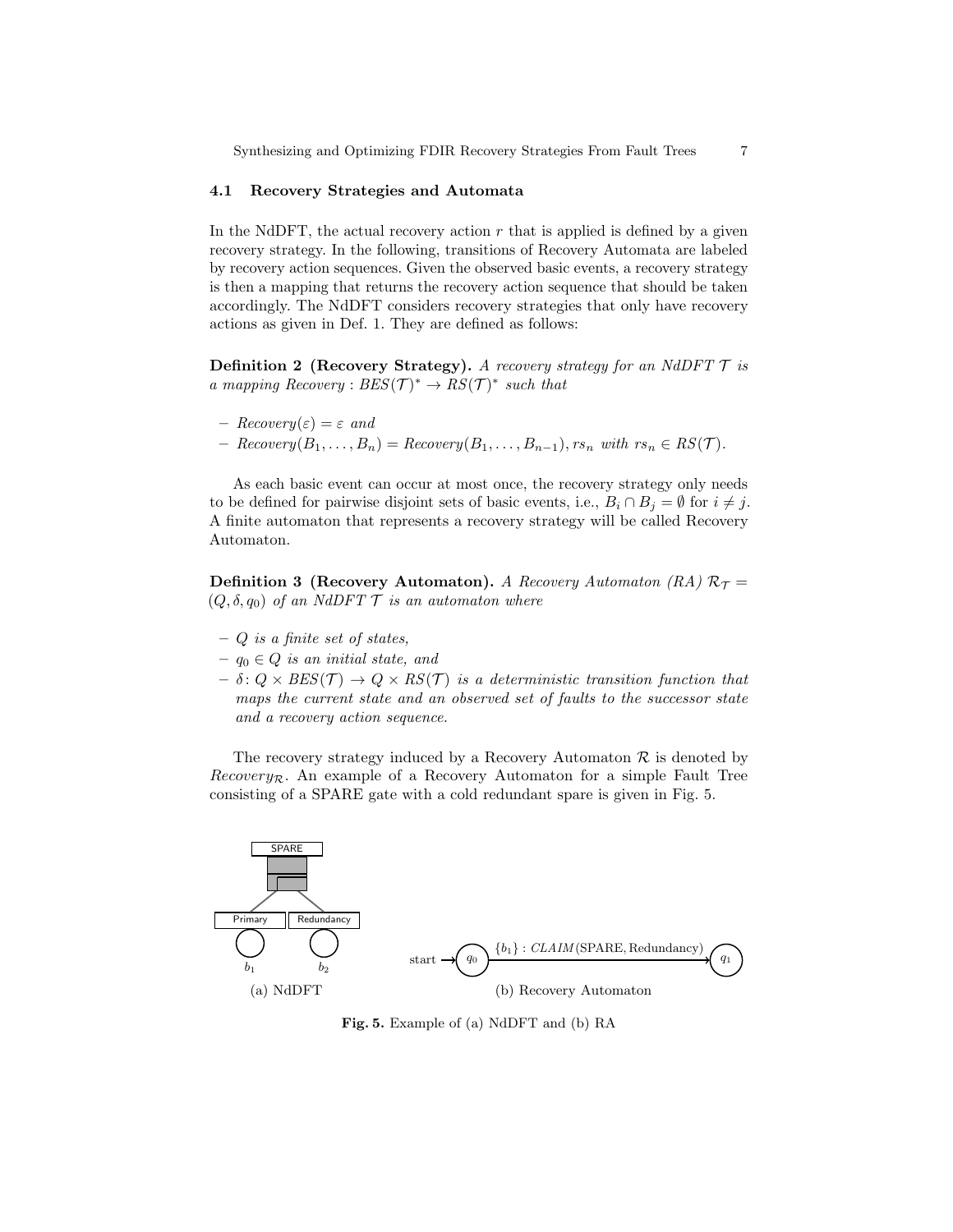#### 4.2 Non-Deterministic Dynamic Fault Trees to Markov Automata

Transforming an NdDFT to a Markov Automaton can be done by adapting traditional algorithms for transforming DFTs to CTMCs. As base algorithm, we use the one given in [5]. The adapted algorithm operates by memorizing two sets of data in every of its states: First, the history of occurred basic event sets  $(B_1, B_2, \ldots, B_n)$ . Second, a mapping from spare gates to the currently claimed spare. The initial, empty history of the algorithm is denoted by (). Starting with this initial state, all active basic events, i.e. those that are not associated to an unactivated spare, are used to compute Markovian successors for each of them while extending the history accordingly.

The respective basic event set is obtained by taking the active basic event and computing all basic events that transitively fail due to FDEPs. The transitions are labeled with the respective failure rate of the basic event causing the transition. All transitions that would lead to a state that implies that the top-level event (system failure) has occurred, are connected to a special FAIL state instead. For each target state of a Markovian transition, the algorithm generates successors using non-deterministic transitions. Each non-deterministic transition is labeled by a valid recovery action.

#### 4.3 Synthesizing Recovery Automata from Markov Automata

Using existing techniques for optimizing the scheduling of a Markov Automaton, the optimal non-deterministic transitions for maximizing the system reliability can be computed. The Recovery Automaton model is then used to represent the underlying decision process of the scheduler.

Extracting a Recovery Automaton from a scheduler for a Markov Automaton is achieved by replacing sequences of transitions for states  $s_0, s_1, \ldots, s_n$  of the form  $(s_0, B : \lambda, s_1), (s_1, r_1, s_2), \ldots, (s_{n-1}, r_n, s_n)$ , where B is a basic event set,  $\lambda$  a failure rate and  $r_1, \ldots, r_n$  recovery actions, by the transition  $\delta(s_0, B) = (s_n, r_1 \ldots r_n)$ where empty recovery actions are ignored. This applies to all transitions where  $s_1, \ldots, s_n$  are the successors computed by the optimized schedule of the Markov Automaton. All other non-deterministic transitions are then discarded. Finally, the algorithm discards all unreachable states.

### 5 Further Optimization of Recovery Automata

Complex systems usually exhibit a large number of faults that may occur. This means that NdDFTs describing such systems may be very large and correspondingly synthesized Recovery Automata may contain redundant states. In this section, we refine the given synthesis procedure by discussing some techniques for reducing the state space and the transition count of a synthesized Recovery Automaton. This leads to the task of finding an automaton with the same "behavior" that contains a smaller number of states. To capture this notion of having the same behavior, we introduce the concept of recovery equivalence between Recovery Automata as follows: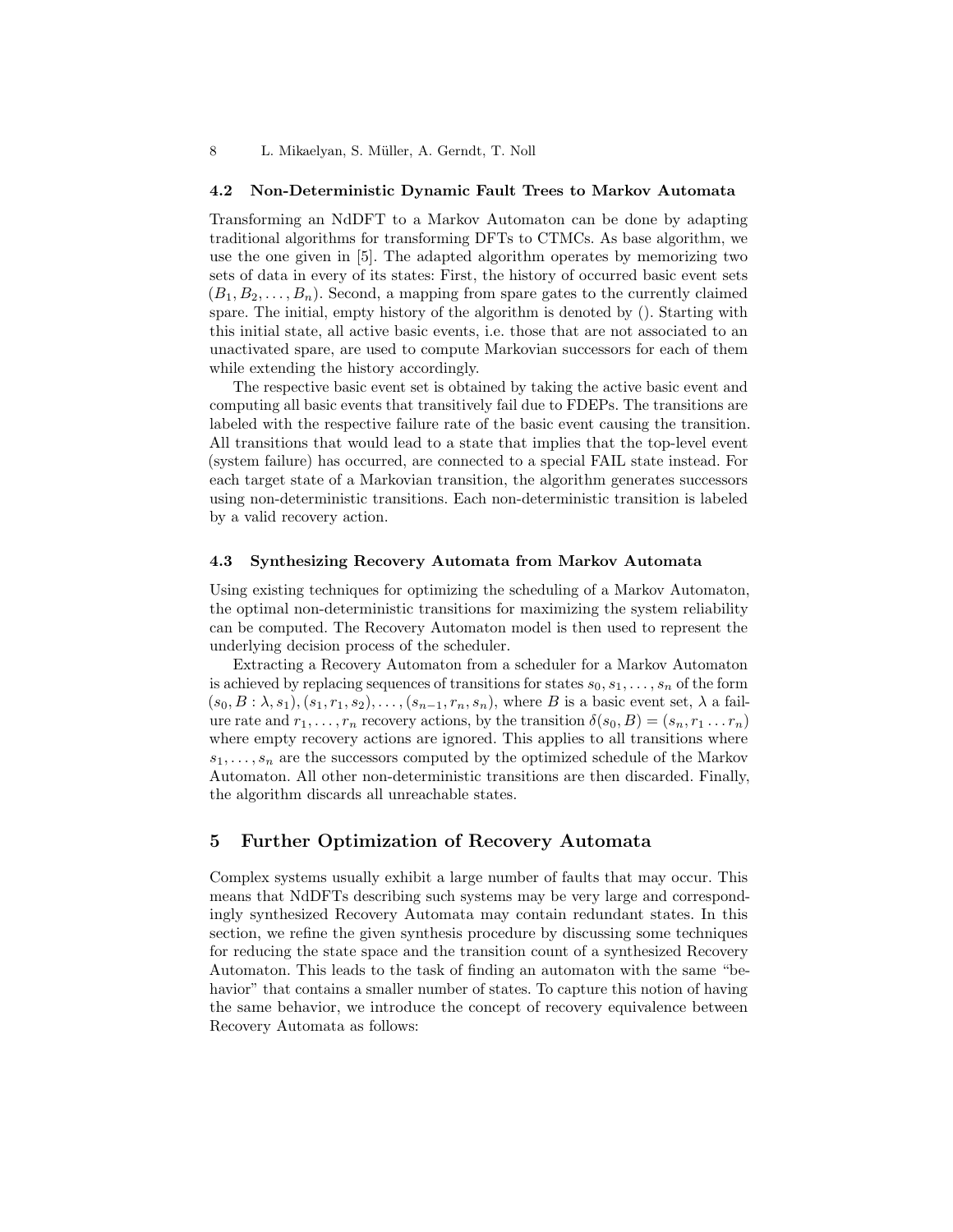Definition 4 (RA Recovery Equivalence). Let  $\mathcal{R}_1 = (Q_1, \delta_1, q_{01})$  and  $\mathcal{R}_2 =$  $(Q_2, \delta_2, q_{02})$  be two RAs. We define a binary relation  $\approx_R$  such that it holds true for any two RA that  $\mathcal{R}_1 \approx_R \mathcal{R}_2$  iff for any sequence of sets of basic events  $B_1, \ldots, B_n$  with  $B_i \cap B_j = \emptyset$  for any  $i \neq j$  it holds that:

$$
Recovery_{\mathcal{R}_1}(B_1,\ldots,B_n)=Recovery_{\mathcal{R}_2}(B_1,\ldots,B_n)
$$

Given a Recovery Automaton as an input, the task of minimization involves obtaining an equivalent recovery automaton with as few states as possible. The standard problem of automata minimization is well-known and has been studied extensively. In this work, we apply the usual definition of trace equivalence and lift it to states of Recovery Automata:

**Definition 5 (Trace Equivalence).** Let  $\mathcal{R}_{\mathcal{T}} = (Q, \delta, q_0)$  be an RA. A trace equivalence  $\approx \subseteq Q \times Q$  is a maximal, binary relation such that it holds for any states  $q_1, q_2 \in Q$  that  $q_1 \approx q_2$  iff for any  $B \in BES(\mathcal{T})$  it holds that:

$$
\delta(q_1, B) = (q'_1, rs_1) \text{ and } \delta(q_2, B) = (q'_2, rs_2) \text{ with } q'_1 \approx q'_2 \text{ and } rs_1 = rs_2
$$

Equivalent states in automata can be computed using the Partition Refinement algorithm [8] and then a minimized automaton can be obtained by merging all equivalent states. In the setting of Recovery Automata, we can go even further and merge pairs of states that are not trace equivalent as long as the behavior of the automaton does not change. A simple example for a case where merging non-equivalent states yields a Recovery Automaton that induces an equivalent recovery strategy, can be seen in Fig. 6.

In the following we present the main contribution of this work: Rules that allow to merge states that are not trace-equivalent, yet yield implementations of equivalent recovery strategies. We identified two cases where merging nonequivalent states does not change the induced recovery strategy.

– Case 1: Merging Orthogonal States.

#### – Case 2: Merging the FAIL state to Predecessors.

In both cases, the key to minimization that we exploit, is the fact that the inputs of the automaton are produced by an FT. Hence, basic events can only occur at most once. This leads to the effect that certain traces in the RA are not valid inputs for the correspondingly induced recovery strategy. Therefore it gives us additional freedom for merging states that do would not be allowed to be merged in a standard automaton model.



Fig. 6. (a) initial RA; (b) minimized RA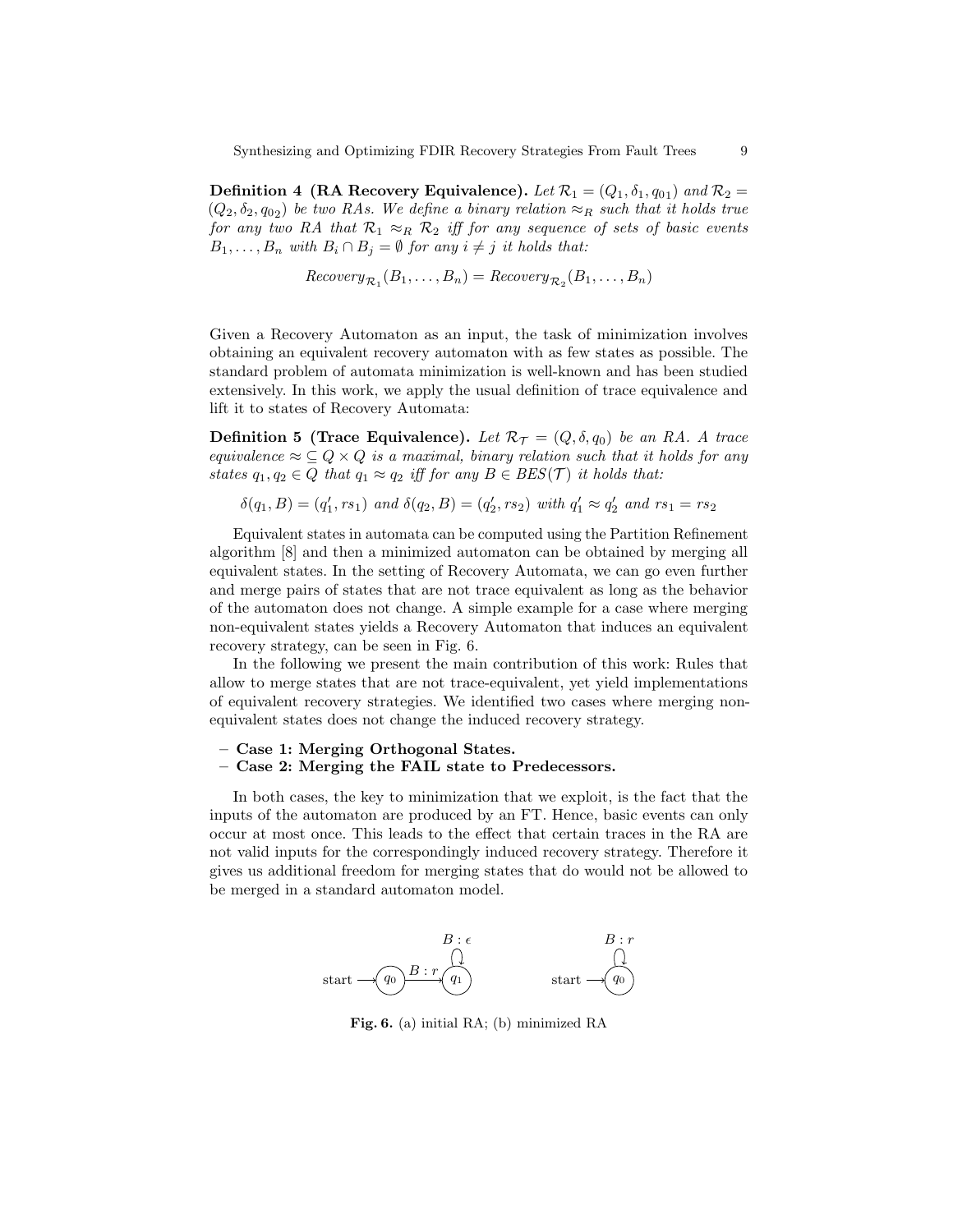

Fig. 7. (a) initial RA; (b) RA after merging states  $q_1$  and  $q_2$ 

#### 5.1 Merging Orthogonal States

In the first rule, the idea is to identify states that may have transitions with disagreeing outputs, but where we can guarantee for certain that those transitions can never be taken, as their necessary inputs can no longer be produced. As mentioned before, the key to this idea lies in the exploitation of the property that basic events can only occur at most once in an FT. This gives us the following observation: If a basic event occurs on every path leading to a state in an RA, then it is guaranteed that in the future no transition listing this basic event in its guards can be taken. Note that Recovery Automata are deterministic automata, meaning that unlike non-deterministic automata they always have a transition defined for every possible input. Fig. 7 abstractly illustrates the application of this merging rule.

For the purpose of formalizing the intuitively given notion, we now introduce the concept of orthogonal states. To capture the basic event sets that can no longer be produced by an FT upon having reached a state in the RA, we define the set of guaranteed inputs of a state q as a function  $GI: Q \to Q$  with:

$$
GI(q) := \{ B \in BES(\mathcal{T}) \mid \text{for all paths } q_0 B_0 : rs_0 \dots q_{n-1} B_{n-1} : rs_{n-1} q \}
$$

$$
\exists i : B_i \cap B \neq \emptyset \}
$$

In order to compute the set of guaranteed inputs, we apply the work list algorithm [10] using the following transfer functions:

$$
GI(q_0) := \emptyset
$$
  
\n
$$
GI(q) := \bigcap_{(p,B) \in pred(q)} GI(p) \cup \{B\}
$$

With  $pred(q) := \{(p, B) | \delta(p, B) = (q, rs) \text{ for some } rs, p \neq q\}$  denoting the set of predecessor transitions of a state  $q$ . Having setup these preliminary definitions, the concept of orthogonality between states can now be formalized with the following definition: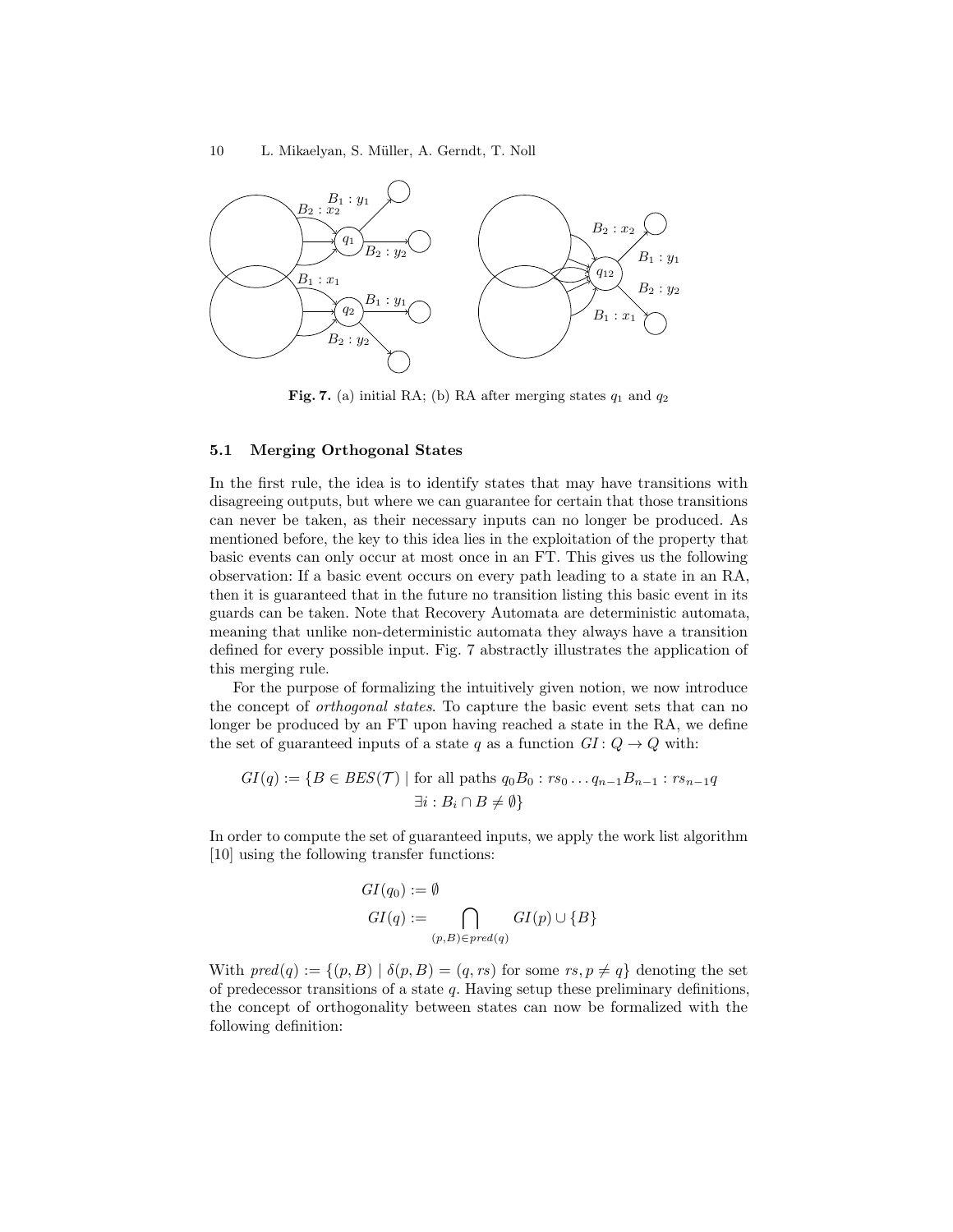

Fig. 8. (a) initial RA  $\mathcal{R}_1$ ; (b) RA  $\mathcal{R}_2$  after merging states  $q_1$  and  $q_2$ 

**Definition 6 (Orthogonal States).** Let  $\mathcal{R}_{\mathcal{T}} = (Q, \delta, q_0)$  be an RA. Let further  $p, q \in Q$  be two non-initial distinct states and  $B \in BES(\mathcal{T})$ . Then p, q are orthogonal with respect to B iff

 $B \in GI(p) \cup GI(q)$ 

To illustrate the definition of orthogonality, we consider as an example the Recovery Automaton depicted in Fig. 8. The RA we consider there reacts to two distinct basic event sets  $B_1$  and  $B_2$  and performs a corresponding recovery action  $r_1$  or  $r_2$  accordingly. An NdDFT that would produce such an RA would be for example a system consisting of two parallel spare gates running independently from each other, e.g. spare gates with no shared spare. For the guaranteed inputs we have:

 $- GI(q_0) = \emptyset,$  $– GI(q_1) = GI(q_0) \cup {B_2} = {B_2},$  $-GI(q_2) = GI(q_0) \cup {B_1} = {B_1}$  and

 $– GI(q_3) = (GI(q_1) ∪ {B_1}) ∩ (GI(q_2) ∪ {B_2}) = {B_1, B_2}.$ 

Thus, by Def. 6 it holds that  $q_1$  and  $q_2$  are orthogonal with respect to basic event sets  $B_1$  and  $B_2$ . Observe that  $q_1$  has an outgoing loop transition labeled with  $B_2$ :  $\epsilon$  that cannot occur. Similarly,  $q_2$  has an outgoing loop transition labeled by  $B_1$ :  $\epsilon$  that cannot occur. In the merged RA, these transitions are eliminated and all the other incoming and outgoing transitions are redirected to start and end at the merged state respectively.

We are now ready to incorporate the orthogonality concept into an equivalence definition. We extend the basic trace equivalence definition as follows:

**Definition 7 (RA State Recovery Equivalence).** Let  $\mathcal{R}_{\mathcal{T}} = (Q, \delta, q_0)$  be an RA. A state-based recovery equivalence  $\approx_R \subseteq Q \times Q$  is a maximal relation such that it holds for any states  $q_1, q_2 \in Q$  that  $q_1 \approx_R q_2$  iff for any  $B \in BES(\mathcal{T})$  it holds that either: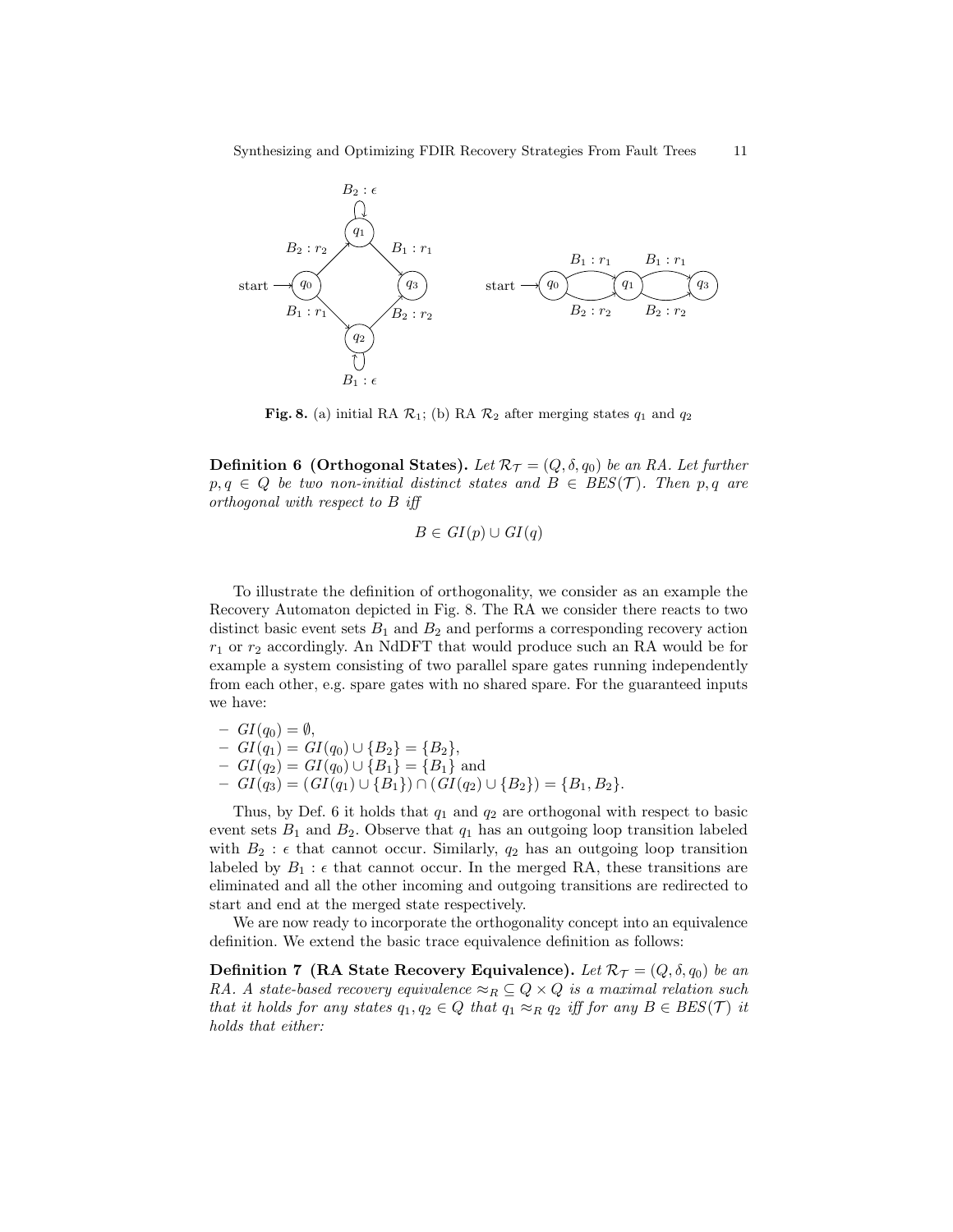$- \delta(q_1, B) = (q'_1, rs_1) \text{ and } \delta(q_2, B) = (q'_2, rs_2) \text{ with } q'_1 \approx q'_2 \text{ and } rs_1 = rs_2 \text{ or }$  $- q_1, q_2$  are orthogonal with respect to B.

We now prove the correctness of our approach. The following theorem states that merging two recovery equivalent states yields a recovery equivalent RA.

**Theorem 1.** Let  $\mathcal{R}_1 = (Q_1, \delta_1, q_{01})$  be an RA with a pair of states  $q_1$  and  $q_2$ such that  $q_1 \approx_R q_2$ . Let further  $\mathcal{R}_2 = (Q_2, \delta_2, q_{02})$  be an RA that contains equal states and transitions as  $\mathcal{R}_1$ , apart from merging  $q_1$  and  $q_2$  into a single state  $q_{12}$ , redirecting the incoming transitions of  $q_1$  and  $q_2$  to  $q_{12}$  and copying the outgoing transitions from  $q_1$  with guard  $B \notin GI(q_1)$  and  $q_2$  with guard  $B \notin GI(q_2)$ . Then  $\mathcal{R}_1 \approx_R \mathcal{R}_2$ .

*Proof.* Let  $\beta := B_1, \ldots, B_n \in BES(\mathcal{T})^*$  be a sequence of basic event sets produced by an NdDFT. Then  $B_i \cap B_j = \emptyset$  for any  $i \neq j$ . We distinguish two cases:

- Assume  $\mathcal{R}_1$  never vists  $q_1$  or  $q_2$ . By definition of  $\mathcal{R}_2$  we then have that also  $\mathcal{R}_2$  does not visit  $q_{12}$ . And by definition of  $\mathcal{R}_2$  again we thus immediately have that  $Recovery_{\mathcal{R}_1}(\beta) = Recovery_{\mathcal{R}_2}(\beta)$ .
- Assume  $\mathcal{R}_1$  visits  $q_1$  (the case of visiting  $q_2$  is analog) upon reading  $B_i$  for some  $i < n$ . Now consider  $B_{i+1}$ . Let  $q'_1, q'_{12}$  and  $rs_1, rs_{12}$  be such that:

$$
\delta_1(q_1, B_{i+1}) = (q'_1, rs_1)
$$
 and  
\n $\delta_2(q_{12}, B_{i+1}) = (q'_{12}, rs_{12}).$ 

By Def. 7 this means that we have either:

- $rs_1 = rs_{12}$  and  $q'_1 \approx q'_{12}$ . By correctness of merging trace equivalent states we hence obtain  $Recovery_{\mathcal{R}_1}(\beta) = Recovery_{\mathcal{R}_2}(\beta)$ .
- $q_1, q_2$  are orthogonal with respect to  $B_{i+1}$ . Then by Def. 6 it holds that:

$$
B_{i+1} \in GI(q_1) \cup GI(q_2)
$$

If  $B_{i+1} \in GI(q_1)$  then there exists by construction of GI an index  $j < i+1$  such that  $B_{i+1} \cap B_j \neq \emptyset$ . Contradiction to the definition of  $\beta$ . Therefore we obtain conclude  $B_{i+1} \in GI(q_2)$ . By construction of  $\mathcal{R}_2$  this implies that the transition of  $q_2$  is not copied and the transition of  $q_1$  is chosen instead. Thus,  $rs_1 = rs_{12}$  and  $q'_1 = q'_{12}$ . Hence we can conclude  $Recovery_{\mathcal{R}_1}(\beta) = Recovery_{\mathcal{R}_2}(\beta).$ 

In all cases we have  $Recovery_{\mathcal{R}_1}(\beta) = Recovery_{\mathcal{R}_2}(\beta)$  and thus  $\mathcal{R}_1 \approx_R \mathcal{R}_2$ by Def. 4.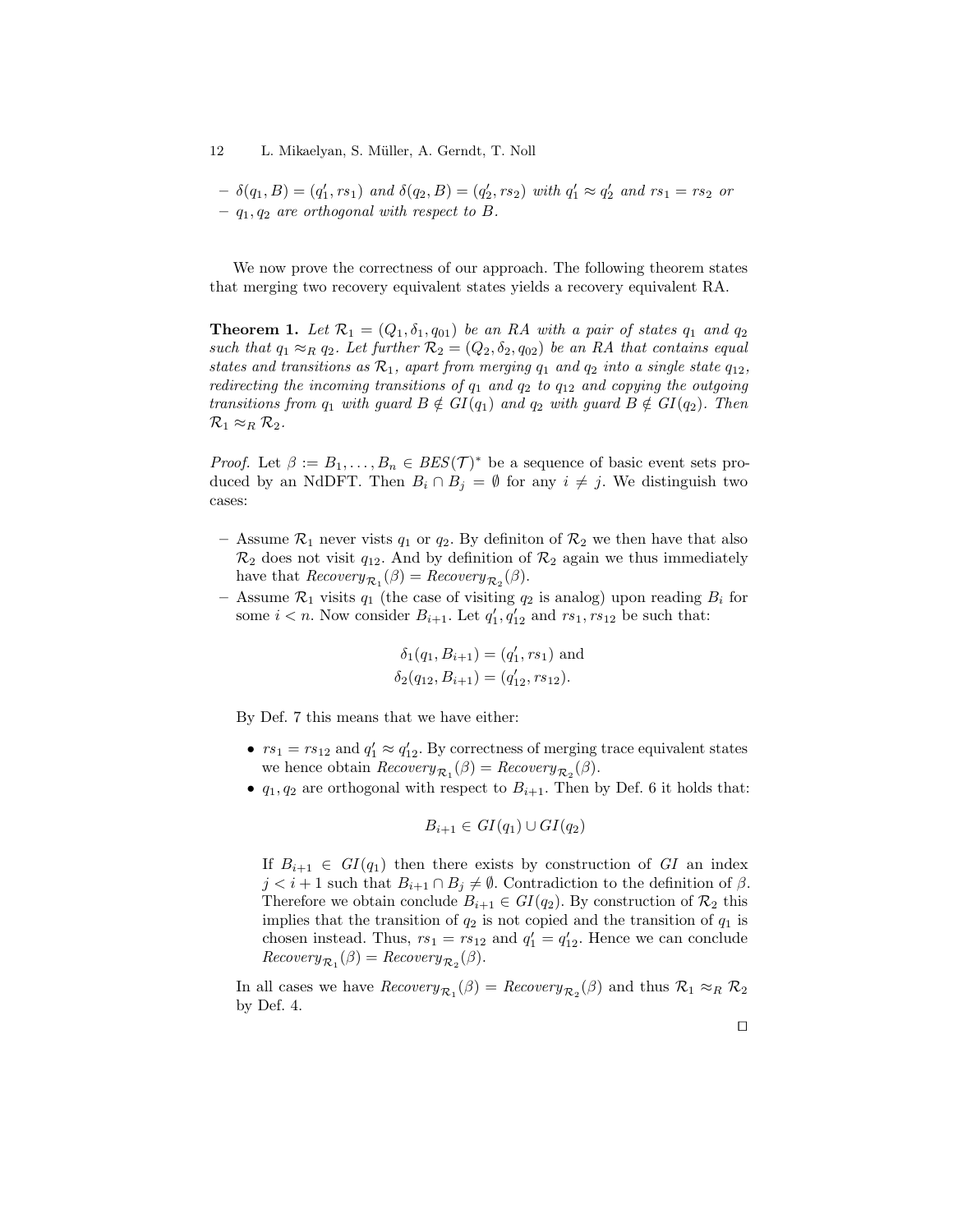

Fig. 9. (a) initial RA; (b) RA after merging FAIL states to predecessors

#### 5.2 Merging the FAIL State to Predecessors

The idea of the second case is to identify FAIL states that do not contribute to new recovery actions sequences when a set of faults occurs. If a state only leads to a FAIL state, the transition can be turned into a self-loop. And should the FAIL state no longer be reachable, it can be eliminated. This rule is abstractly illustrated in Fig. 9. We further introduce the concept of a FAIL state.

**Definition 8 (FAIL State).** Let  $\mathcal{R}_{\mathcal{T}} = (Q, \delta, q_0)$  be an RA and  $q \in Q$  a state. Then q is a FAIL state iff for any  $B \in BES(\mathcal{T})$ , all transitions from q are of the form  $\delta(q, B) = (q, \epsilon)$ .

The formalized merging rule can then be captured by the following theorem:

**Theorem 2.** Let  $\mathcal{R}_1 = (Q_1, \delta_1, q_{01})$  be an RA with a pair of states  $q_1$  and  $q_2$ such that  $q_2$  is a FAIL state and all transitions of  $q_1$  are  $\epsilon$ -loops except for one transition being of the form  $\delta_1(q_1, B) = (q_2, rs)$ , such that  $rs \neq \epsilon$ . Let further  $\mathcal{R}_2 = (Q_2, \delta_2, q_{02})$  be an RA with equal states and transitions as  $\mathcal{R}_1$ , except for turning outgoing transitions of  $q_1$  into loop transitions. Then  $\mathcal{R}_1 \approx_R \mathcal{R}_2$ .

*Proof.* Let  $\beta := B_1, \ldots, B_n \in BES(\mathcal{T})^*$  be a sequence of basic event sets with  $B_i \cap B_j = \emptyset$ . We distinguish two cases:

- Assume  $\mathcal{R}_1$  never visits  $q_1$ . Then by definition of  $\mathcal{R}_2$ , it also never visits  $q_1$ . As both automata are defined to be equal otherwise, we then immediately have that  $Recovery_{\mathcal{R}_1}(\beta) = Recovery_{\mathcal{R}_2}(\beta)$ .
- Assume  $\mathcal{R}_1$  visits  $q_1$  upon reading  $B_i$  for some  $i < n$ . Then by definition,  $\mathcal{R}_2$  also visits  $q_1$  upon reading  $B_i$ . Now consider  $B_{i+1}$ . By the construction of  $\mathcal{R}_2$  it holds that  $\delta_1(q_1, B_{i+1}) = (q_2, rs)$  and  $\delta_2(q_1, B_{i+1}) = (q_1, rs)$ . for some recovery action sequence  $rs$ . Since  $q_2$  is a FAIL state we obtain from Def. 8 that  $\delta_1(q_2, B_j) = (q_2, \epsilon)$  for any  $j > i + 1$ . Moreover, since also  $B_j \cap B_{i+1} = \emptyset$  for any  $j > i+1$  we also have by definition of  $q_1$  and  $\mathcal{R}_2$  that  $\delta_2(q_1, B_j) = (q_1, \epsilon)$ . In total, we can therefore conclude that:

$$
Recovery_{\mathcal{R}_1}(\beta) = Recovery_{\mathcal{R}_1}(B_1, \dots, B_i, B_{i+1})
$$
  
= 
$$
Recovery_{\mathcal{R}_2}(B_1, \dots, B_i, B_{i+1})
$$
  
= 
$$
Recovery_{\mathcal{R}_2}(\beta)
$$

In all cases  $\mathit{Recovery}_{\mathcal{R}_1}(\beta) = \mathit{Recovery}_{\mathcal{R}_2}(\beta)$ . Hence,  $\mathcal{R}_1 \approx_R \mathcal{R}_2$  by Def. 4.

 $\Box$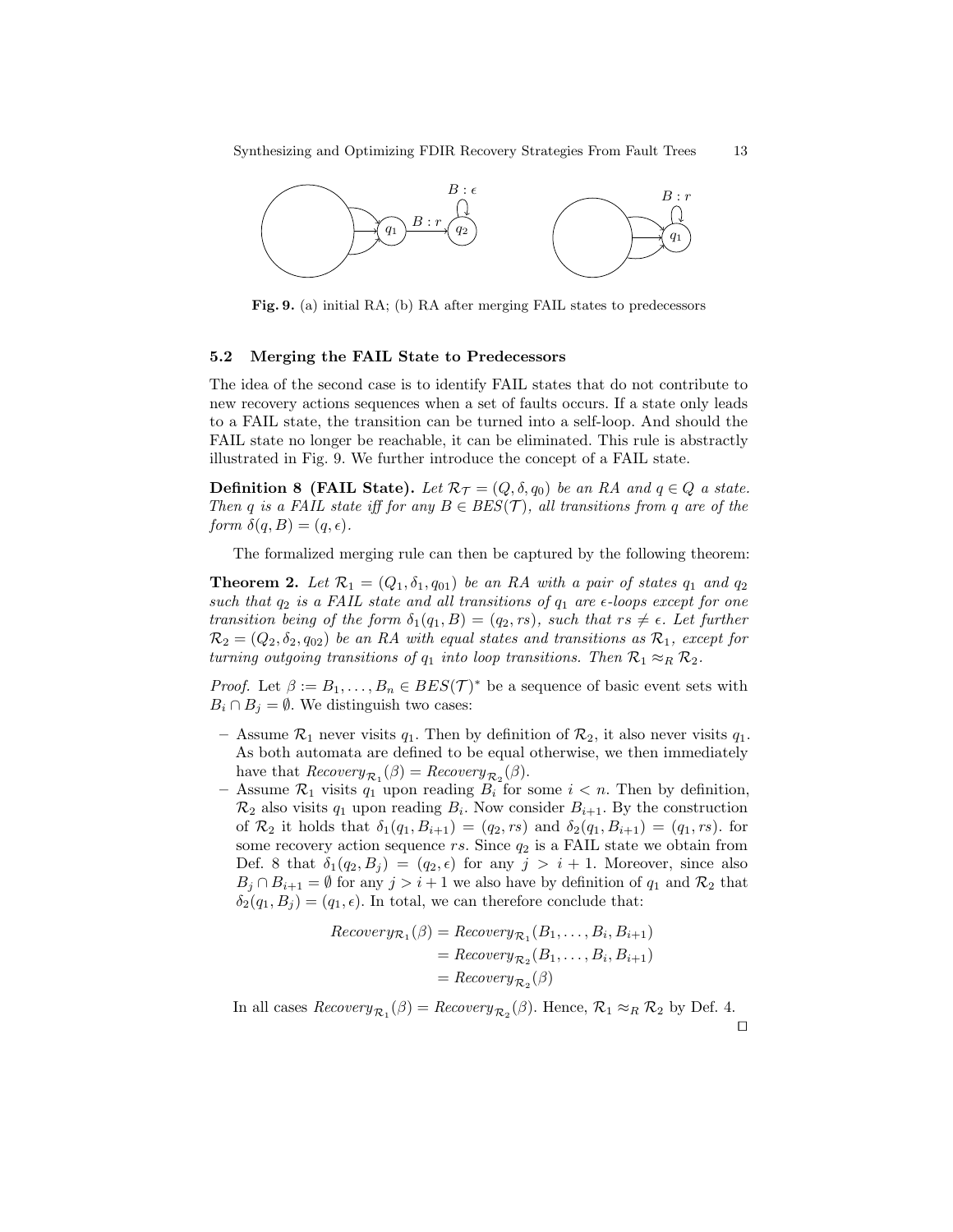## 6 Case Studies

In order to evaluate the presented techniques, we apply the synthesis methodology including the newly described merging rules to further optimize the created RA models to two use cases.

#### 6.1 Multiprocessor Computing System

Target System. We consider the literature example of a Multiprocessor Computing System (MCS) based on the model given in [3]. The MCS consists of two main components: The Bus and the Computing Module (CM). The CM is hot redundant and consists of two further CMs  $CM<sub>1</sub>$  and  $CM<sub>2</sub>$ . Each of these CMs requires a disk, a processor and a memory unit. Each CM has a warm redundant backup disk. Furthermore, a shared redundant memory unit MS is available to the entire CM in case that their own memory unit fails. Finally, both processors are powered by a common power source PS. The common power source itself is again hot redundant and consists of the two power units  $PS<sub>1</sub>$  and  $PS<sub>2</sub>$ . Fig. 10 shows a NdDFT that describes the MCS.



Fig. 10. NdDFT of the Multiprocessor Computing System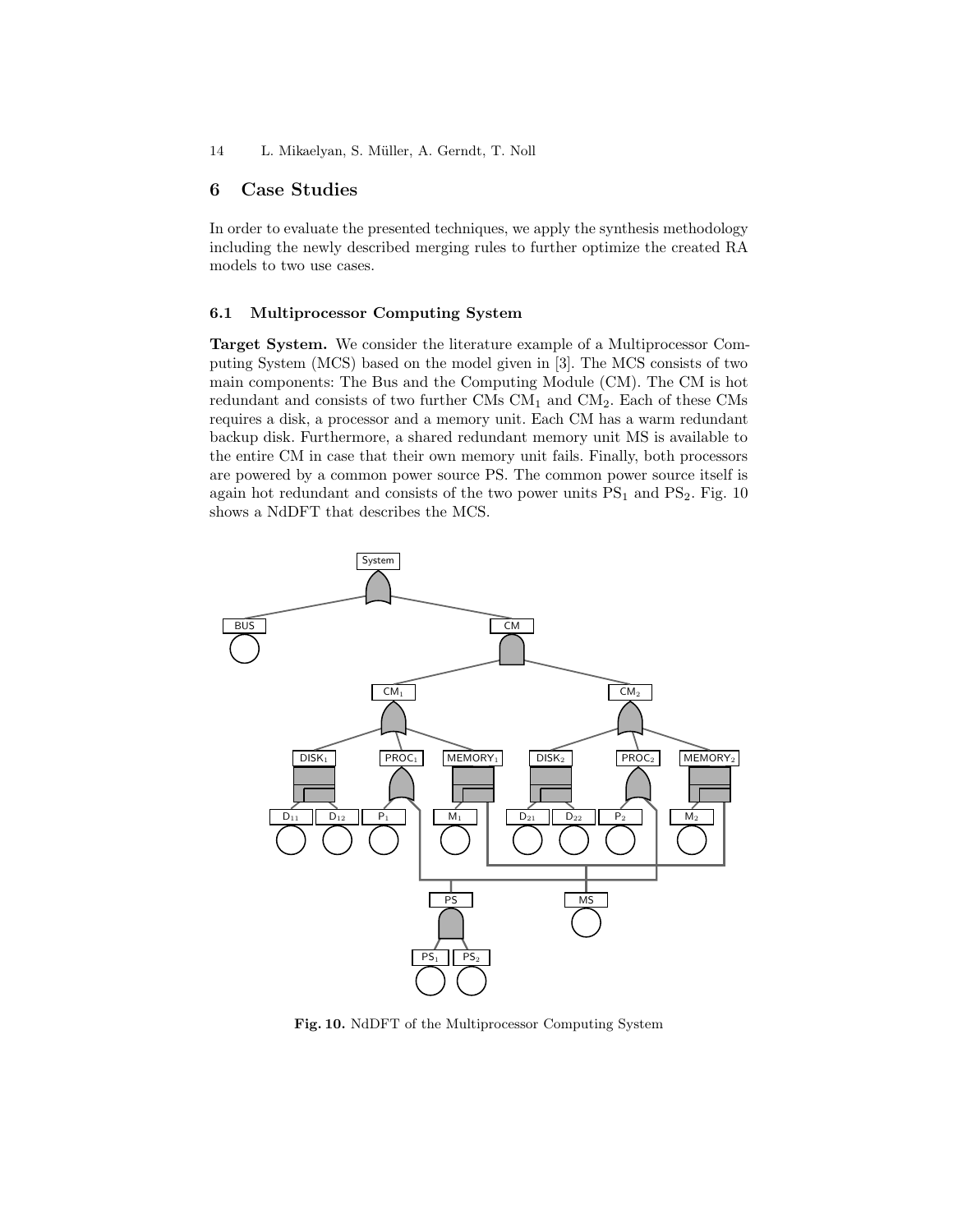Experimental Results. The described synthesis algorithm was performed to obtain a Recovery Automaton from the described NdDFT. The RA was then optimized by merging trace-equivalent and recovery equivalent states and by eliminating redundant transitions.

Table 1 shows the results after minimizing the synthesized RA. Observe that initially the RA contained a large number of states and transitions. After performing the Partition Refinement algorithm based on the trace-equivalence definition, the number of states and transitions was significantly reduced. After performing the Partition Refinement and merging non-trace equivalent states according to the described merging rules, it was observed that the number of states was further reduced by 95.86% and the number of transitions was further reduced by 95.05%. Thus, merging non-trace equivalent states additionally reduced the number of states obtained by merging trace-equivalent states by 38.81% and the number of transitions was reduced by 32.38%. This indicates the effectiveness of the proposed approach to consider cases when non-trace equivalent states can be merged to obtain an equivalent Recovery Automaton having the same behavior.

Table 1. Synthesizing and Minimizing Results.

| Equivalence Relation   # States   # Transitions   States Removed Transitions Removed |      |       |         |           |
|--------------------------------------------------------------------------------------|------|-------|---------|-----------|
|                                                                                      | 991. | 76351 |         |           |
| Trace Equivalence                                                                    | 67   | 559   | 93.24\% | 92.68%    |
| Recovery Equivalence                                                                 | 41   | 378II | 95.86%  | $95.05\%$ |

#### 6.2 Memory System witn  $N$  Redundancies

Target System. To assess the the state space reduction for Recovery Automata in terms of increasing DFT complexity, we consider a family of DFTs based on the previous memory system use case given in Fig. 3. The model family is depicted in Fig. 11a. As before, the system consists of two main memory units Memory1 and Memory2. However, instead of a fixed size of redundant memory systems, they now share a variable pool of cold redundancies of size N.

Experimental Results. Fig. 11b shows how the state space sizes increase with varying number of redundancies  $N$  for both the raw Markov Automaton of the NdDFT and the finally resulting minimized RA. Note that the y-axis is scaled logarithmically. It can be seen that the RA state space grows significantly slower, but still at an exponential pace. However, it can also be seen that the state space reduction remains consistent over the course of the increasing number of redundancies.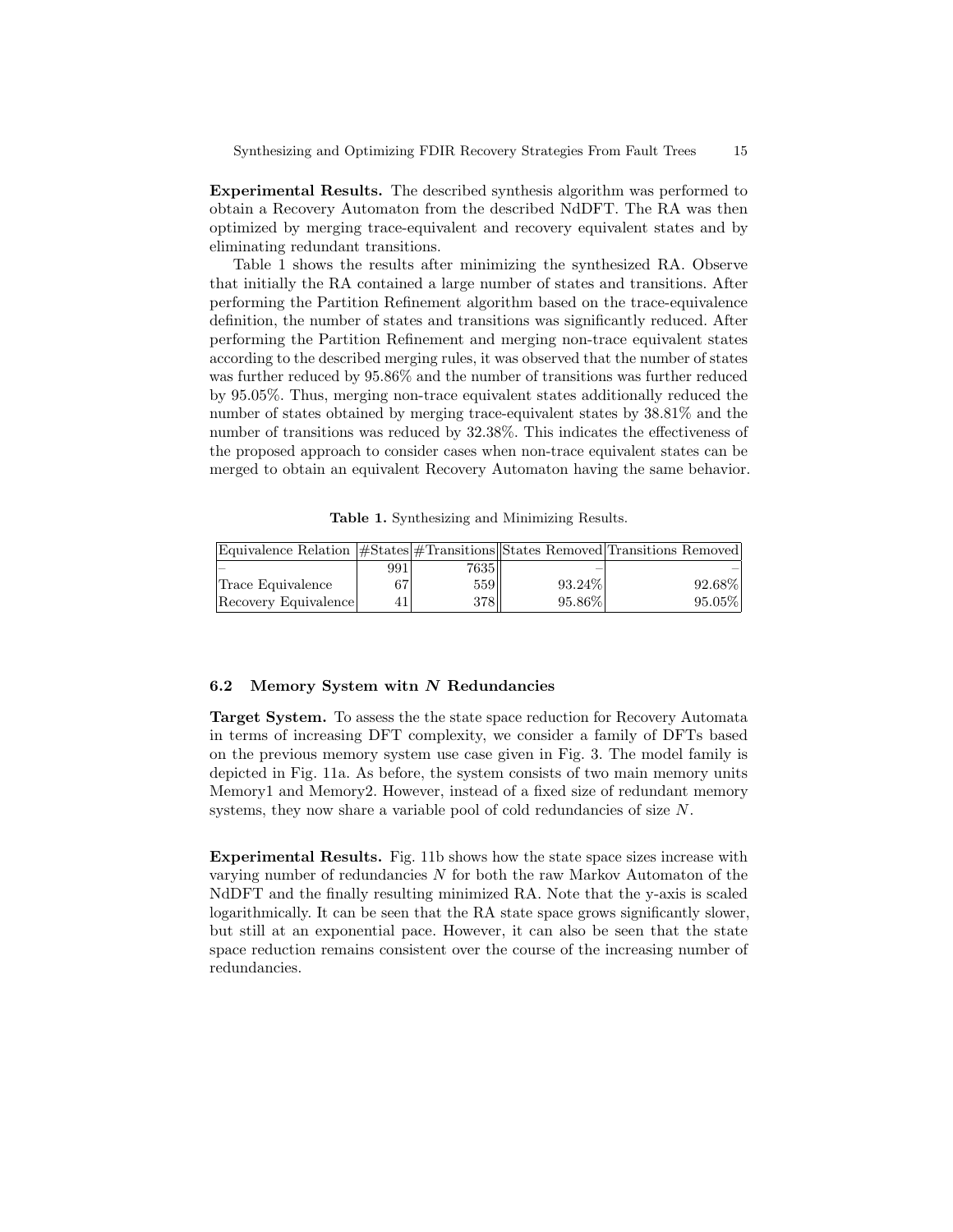16 L. Mikaelyan, S. Müller, A. Gerndt, T. Noll



Fig. 11. State space growth of RA for memory system with  $N$  redundancies

# 7 Conclusions and Future Work

In this paper, we investigated the problem of optimizing Recovery Automata that represent recovery strategies synthesized from NdDFTs. New algorithms to minimize an RA by additionally eliminating non trace-equivalent states and redundant transitions were provided. In particular, we extended the notion of recovery equivalence between states by introducing the notion of orthogonal states and a rule for merging them. In addition, we introduced the concept of fail states and a rule for merging them with predecessor states. A formal proof showing that an equivalent RA is produced for each case was given. A case study using the described approach was provided and the evaluated results showed that it allows to obtain a more efficient implementation of recovery strategies for FDIR than solely eliminating trace equivalent states.

In the future, we would like to extend the Recovery Automata model to deal with input of Fault Trees with transient and repairable faults and consider how the merging rules can be transferred.

# References

1. Beccuti, M., Franceschinis, G., Codetta-Raiteri, D., Haddad, S.: Computing optimal repair strategies by means of NdRFT modeling and analysis. The Computer Journal 57(12), 1870–1892 (2014). https://doi.org/10.1093/comjnl/bxt134